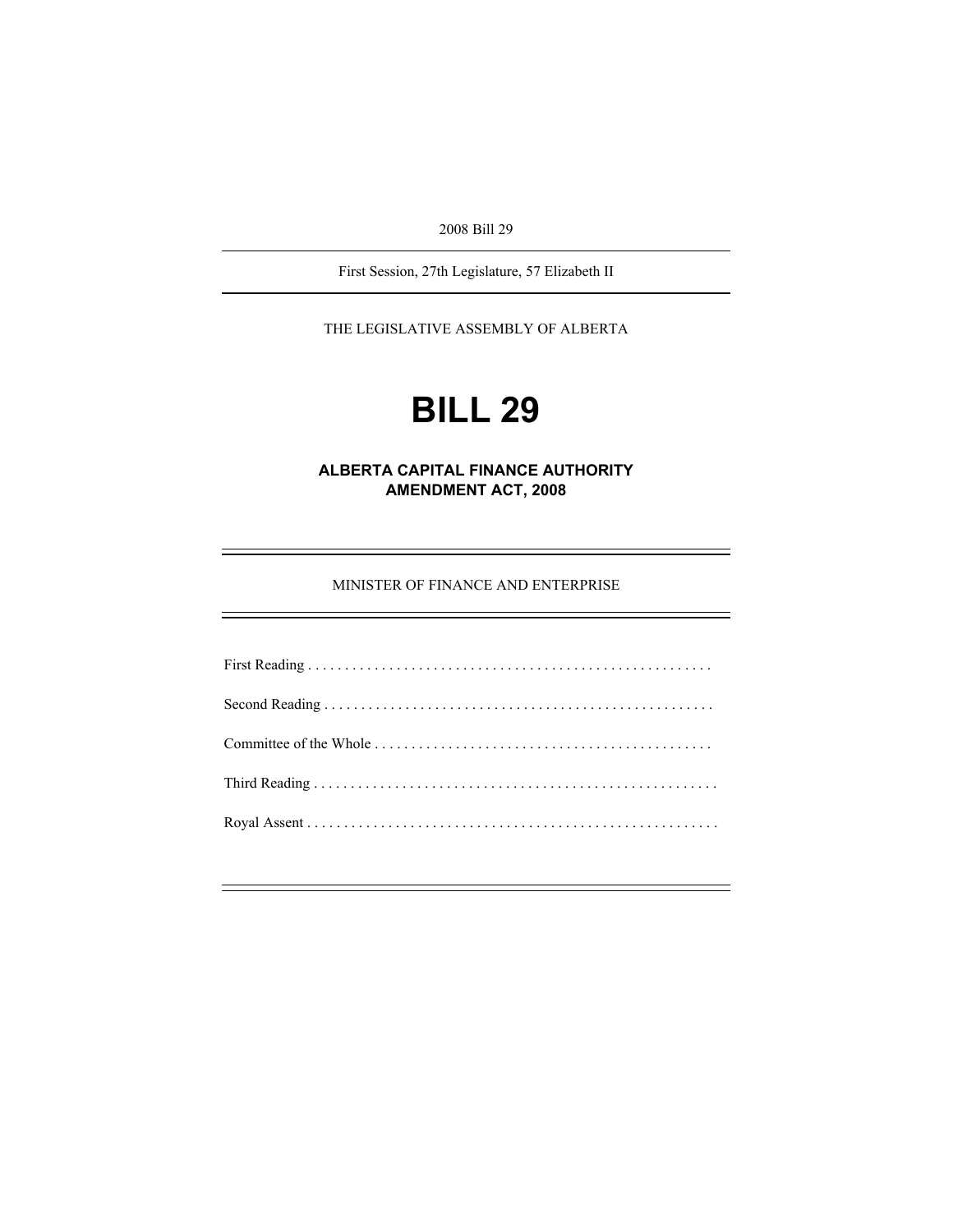*Bill 29* 

## **BILL 29**

2008

### **ALBERTA CAPITAL FINANCE AUTHORITY AMENDMENT ACT, 2008**

*(Assented to , 2008)* 

HER MAJESTY, by and with the advice and consent of the Legislative Assembly of Alberta, enacts as follows:

#### **Amends RSA 2000 cA-14.5**

**1 The** *Alberta Capital Finance Authority Act* **is amended by this Act.**

**2 Section 27(1) is amended by striking out** "\$7 000 000 000" **and substituting** "the amount determined under the regulations".

**3 Section 35(a) is amended by adding** ", 27(1)" **after** "21".

**1**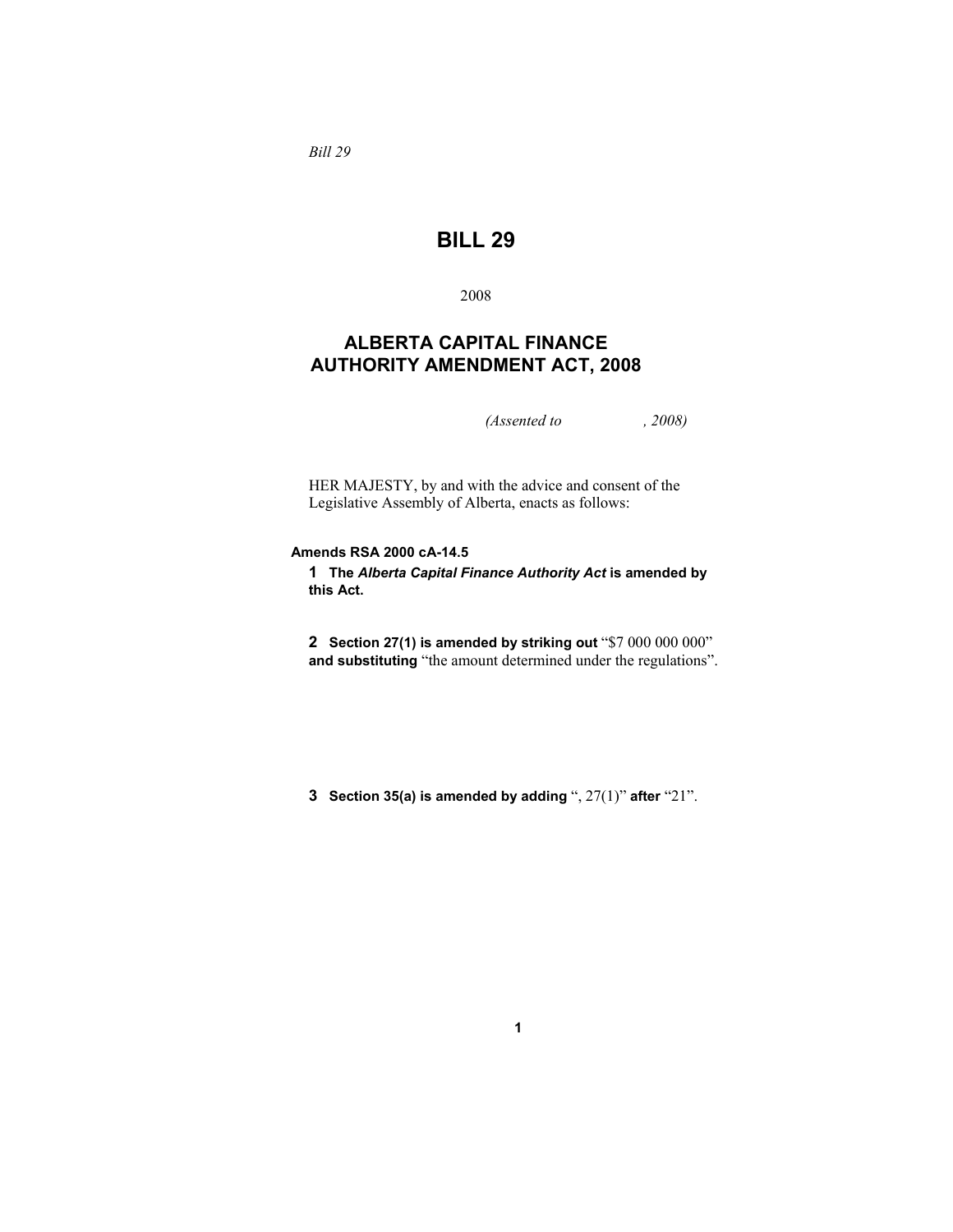#### **Explanatory Notes**

**1** Amends chapter A-14.5 of the Revised Statutes of Alberta 2000.

**2** Section 27(1) presently reads:

*27(1) The Corporation shall not borrow any money or issue or sell securities when, at the time the money is borrowed or the securities are issued or sold, the borrowing or issue and sale would cause the aggregate principal sum of all outstanding loans and securities to exceed \$7 000 000 000.* 

**3** Section 35(a) presently reads:

*35 The Lieutenant Governor in Council may make regulations,* 

 *(a) without limiting the generality of clause (b), for the purposes of sections 2.1(2) and (3), 8, 21 and 34;*